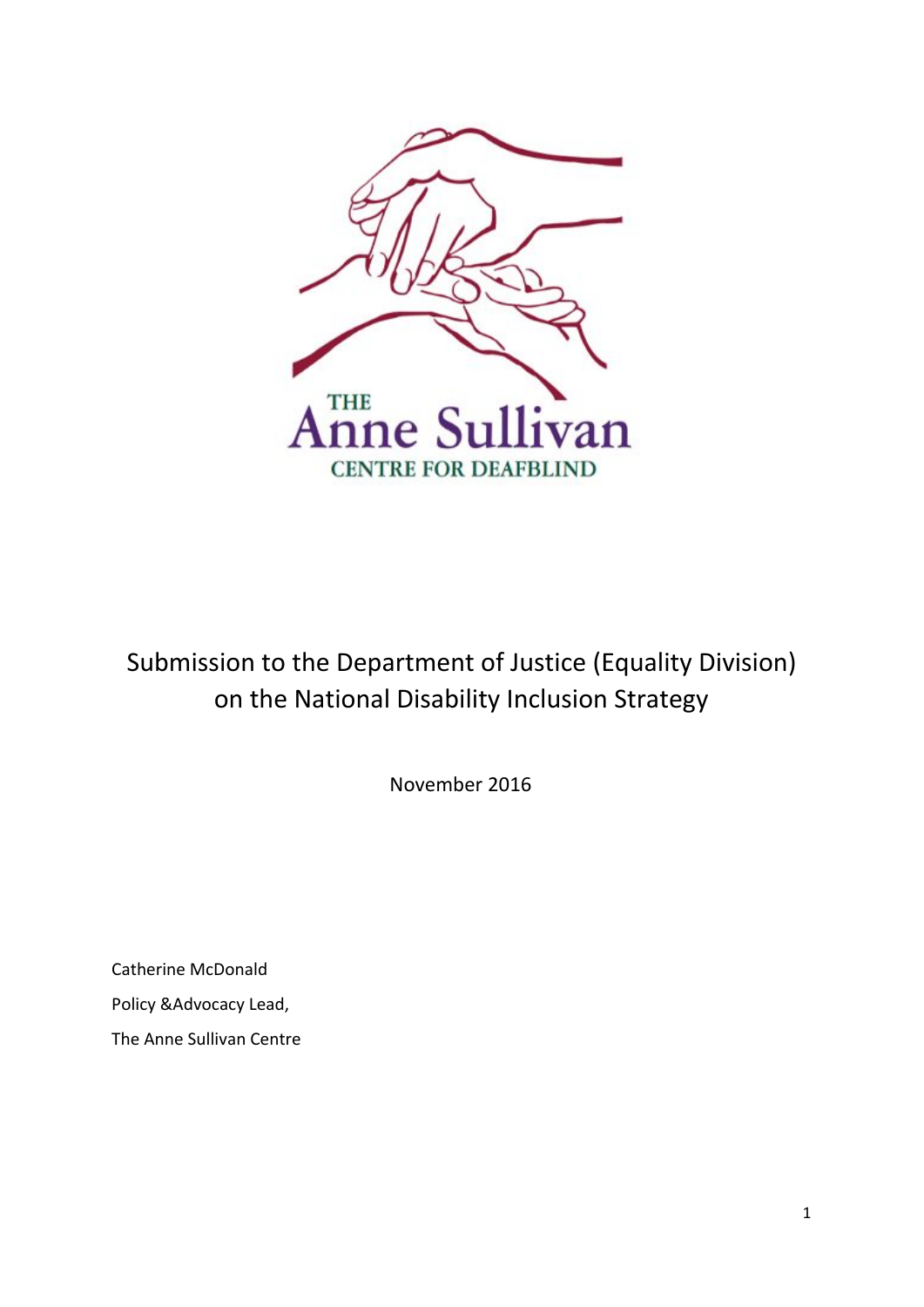## **A summary of what is required**

- Recognition of deafblindness as a distinct disability, as separate to deafness and blindness
- Early intervention for deafblind adults and children by a Deafblind specialist. This is cost-effective in the long run.
- Better understanding of deafblindness by health and social care practitioners as well as those with responsibility for education.
- Data on the population of Deafblind people. (A good example is The National Child Count of Children and Youth who are Deafblind in the US).
- The availability of trained intervenors to support Deafblind and multi-sensory impaired children within the school setting
- Information and training in augmentative communication methods for those who are Deafblind, their family members and professionals supporting them.
- Financial assistance to purchase adaptive (ramps, mobility aids etc..) and assistive technology (screen readers etc.). Legal rights to special aids and equipment are present in the majority of States across Europe, this needs to be incorporated into the Irish system.
- A Personal Assistant (PA) system in line with the UNCRPD
- Support for Deafblind people to be mobile in their own communities (Provision of adequate transport and intervenors)
- Recognition among the State and public/professional bodies of Irish Sign Language (ISL) and augmentative and alternative forms of communication (such as tactile signing/objects of reference/PECS ) as formal communication systems.
- Deafblind persons to be consulted in the development of Universal Design Policy and Legislation
- Deafblind persons to be consulted in the development of all disability policy and legislation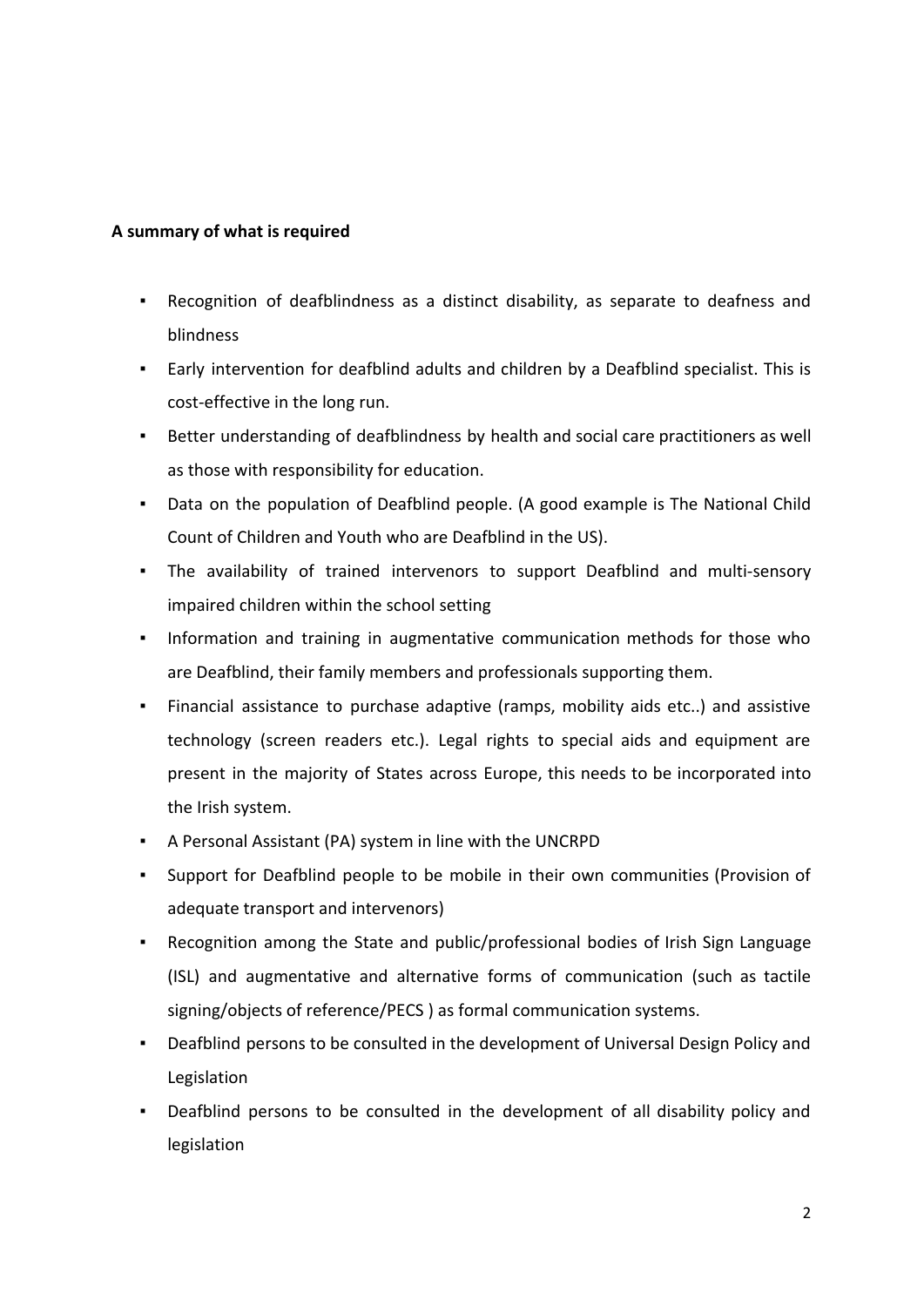▪ Further research into the area of Deafblindness which includes greater consultation with people who are Deafblind.



hearing and vision impairment does not **know** *what lies beyond their fingertips.* If they cannot reach out and touch a person, they have no way to communicate and no way to

learn.

# **The condition of Deafblindness**

Deafblindness is a multi-sensory impairment, affecting both sight **and** vision. In the case of congenital deafblindness, the ability to speak is also inhibited, resulting in a life of silence and extreme difficulty with communication.

Deafblindness is sometimes known as dual sensory impairment, dual sensory loss, audiovisual loss or multi-sensory impairment. The European Deafblind Network identify a person as Deafblind *"if their combined sight and hearing impairment cause difficulty with communication, access to information and mobility".*

To date, the Irish government have not recognised deafblindness as a condition that requires the state to provide supports and services that are different to what is already in place to support people who are visually impaired or hearing impaired. It is evident that combined hearing and vision impairments create barriers to communication that can isolate people and jeopardise independence and well-being; when vision and hearing losses combine, a person's ability to overcome these barriers becomes even further limited because one sense cannot adequately compensate for the loss of the other. Deafblindness is therefore a complex condition that requires intensive and unique supports.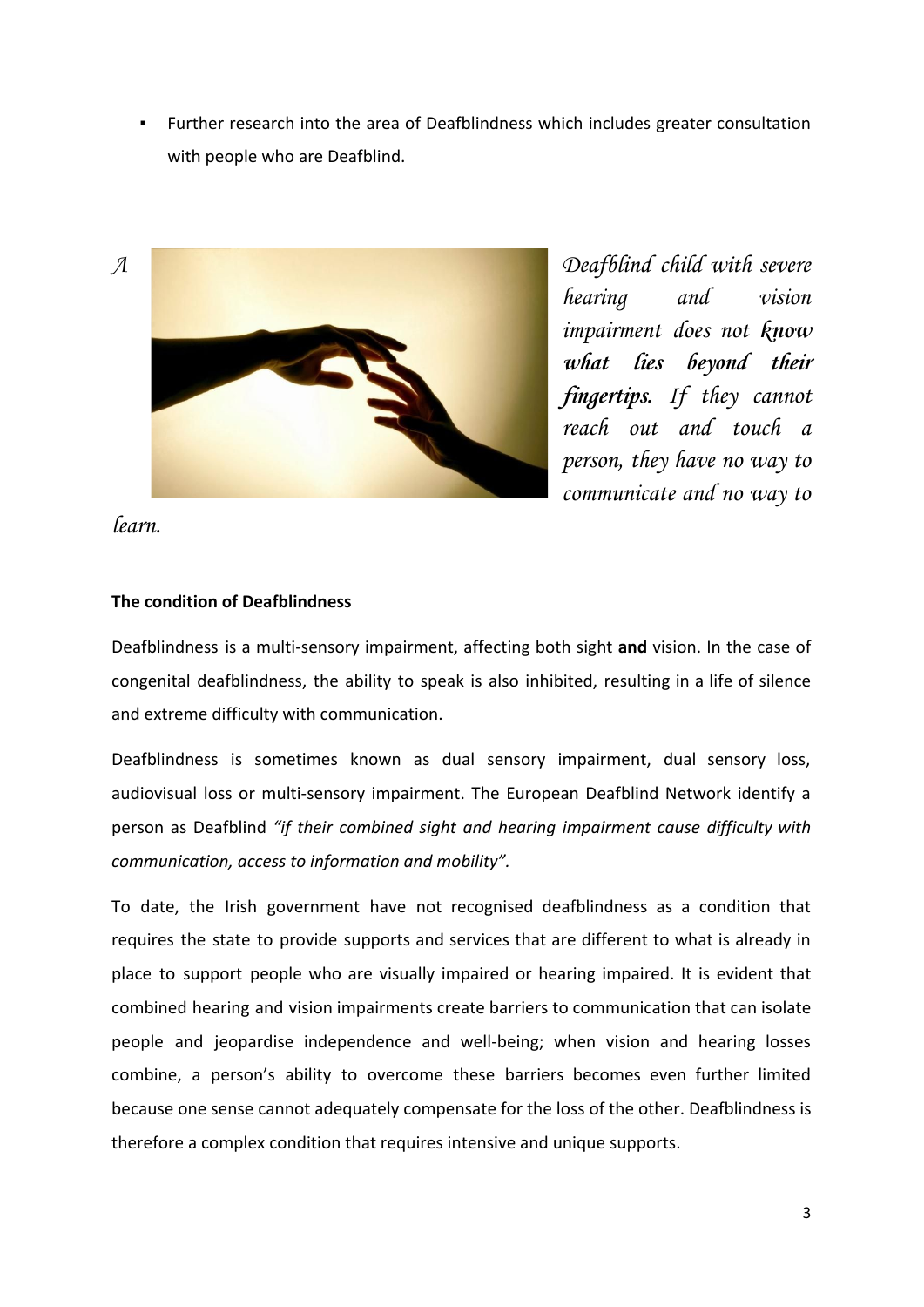Census 2011 found that there were 1,749 people in Ireland living with a severe combined hearing and vision impairment (See Appendix 1).

The Anne Sullivan Centre is an Irish organisation that provides care, advocacy and support services to adults and children who are Deafblind; the Centre is advocating for the increased provision of specific supports for those with combined hearing and vision loss. These supports include intervenors who are trained in augmentative communication skills, suitable means of transport to increase safety and reduce the risk of social isolation, information in accessible formats such as braille and the support of guide dogs. The extent and type of support needed differs depending on individual needs. To meet the complex and varied needs of individuals, the Irish government must recognise deafblindness as a separate disability to deafness and blindness and reflect this recognition in Irish policy and legislation. By taking this crucial step, it is possible to achieve a shared understanding of the condition and facilitate the provision of suitable supports for people with combined hearing and vision loss.

The principal causes of deafblindness include Congenital Rubella Syndrome (CRS), CHARGE Syndrome, Usher Syndrome, other prenatal and perinatal conditions and syndromes, the aging deterioration experienced by some older people, some illnesses and the results of trauma/severe accident. Appendix 2 provides further details on the causes and complexities of deafblindness.

### **What we want to achieve and why?**

We want to see a society where all Deafblind people have equal opportunity to participate fully in society, in line with the commitments set down in the United Nations Convention on the Rights of People with Disabilities (UNCRPD) and the United Convention on the Rights of the Child as well as the measures contained in EU Written Declaration on the Rights of Deafblind Persons (Declaration 1/2004).

Those who are Deafblind need others in society to understand their abilities rather than focus on their disability. Quite often, they do need people to foster the development of these abilities through making conscious efforts to remove any barriers. We want people to reach out, assist and make a profound difference to the lives of those who may be feeling isolated and distressed as a result of dual sensory loss. We want at the earliest opportunity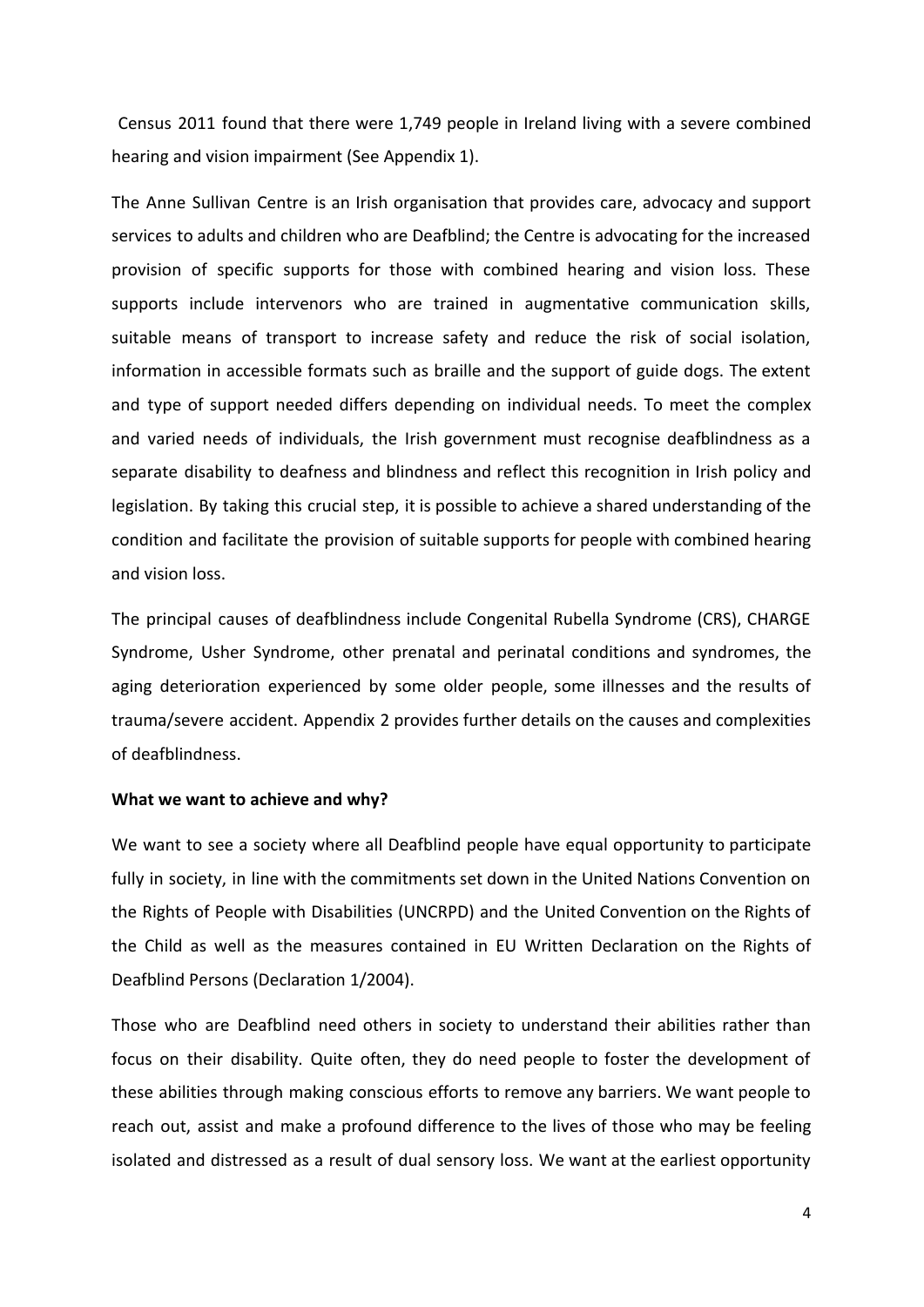to ensure that all children and adults who are Deafblind receive early intervention services from a Deafblind specialist as well as support from trained intervenors in their day-to-day lives. Someone who is born deafblind has specific needs that cannot be met by those trained to support people who are blind or who are deaf; communication is undoubtedly the biggest challenge to a deafblind person and this has serious consequences in terms of a person's independence, isolation and positive mental health.

Early intervention and assessment by a Deafblind Specialist can introduce a child and their family to adapted forms of communication such as tactile (hand over hand) Irish sign language, lámh, Picture Exchange Communication System, pictures and objects of reference among others. A Deafblind specialist will help the child and their family to ascertain the best communication method for the child and can lead to the development of a formal communication system and training for parents, grandparents, siblings and whoever else is closely involved in the child's life. The Deafblind Specialist will play a key role in creating a "Care Pathway" for a Deafblind person, ensuring they are provided with the supports they need right throughout their life- as a child at home and in school, as an adult in the workplace, in their community and in their own home.

Intervenors play an important role in the life of a Deafblind person, particularly in transitionary stages of a person's life. When a child starts school, their family members or siblings will not be in the room with them. If they do have a Special Needs Assistant (SNA), that SNA will not have extensive knowledge of the child's communication system, developed over his/her early years. One-to-one work with Deafblind children carried out by trained intervenors both in the child's home and in the school setting is essential so that a child can maintain his/her own communication system, convey needs and preferences and understand what is happening in the environment around him/her. A Deafblind child with severe hearing and vision impairment does not **know** *what lies beyond their fingertips.* If they cannot reach out and touch a person, they have no way to communicate and no way to learn. A trained intervenor who works on a one-to-one basis with a child can adapt and communicate the school curriculum to a child in a manner that the child can understand and can facilitate communication and friendships between the child, the teacher and his/her peers. A key difference resulting from these changes is that a child can learn and socialise on an equal footing with their peers.

5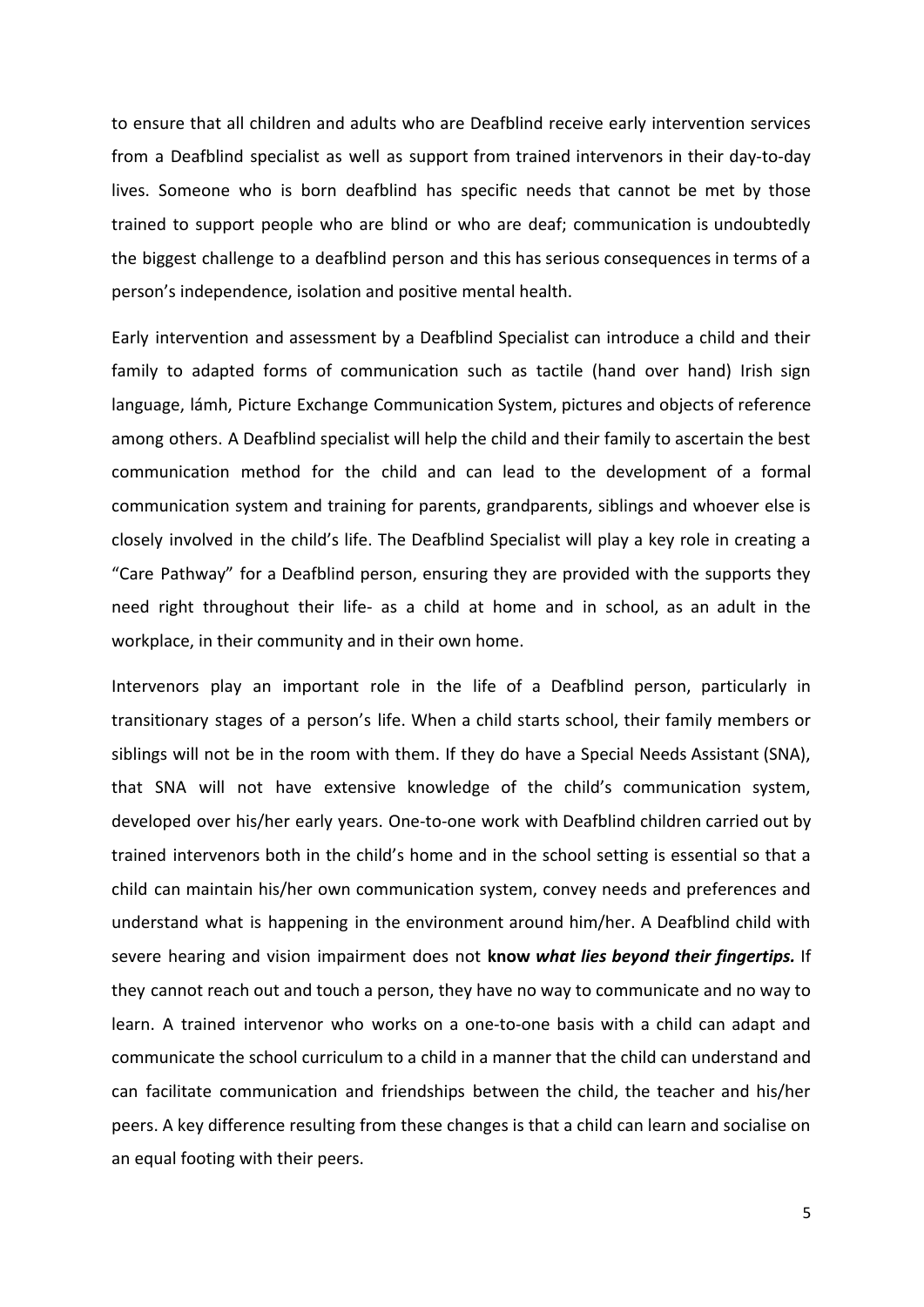For those with acquired deafblindness, that can occur later in life, there is a need to provide rehabilitation supports so that people are provided with the necessary equipment and aids to support them to live independently and comfortably in their own homes. In addition, training of personnel who work with Deafblind persons is of critical importance-the ability to communicate and transfer information to a person with combined hearing and vision impairments is a skillset that should be integrated into training for all relevant bodies.

Older people may develop combined hearing and vision problems as part of the ageing process and they require an intervenor to help them to take an active part in everyday life. This may mean helping them to go shopping, sorting out their bills, or interpreting or intervening at a medical appointment - activities that older people who are Deafblind find next to near impossible. Having a trained intervenor will result in reducing social isolation for older people and increase their ability to understand the advice of medical professionals  $\sim$  this has direct implications for their health and mental well-being and direct implications for the State in terms of costs. Economically it is better for the individual and the State that people continue to live with support in their own homes rather than in the care of the State.

### **How ratifying the UNCRPD will benefit those who are Deafblind**

It is 2017 and the UNCRPD has still not been ratified by the Irish government, despite many promises to do so. The UNCRPD is the first human rights treaty that promotes positive attitudinal changes to persons with disabilities. It views persons with disabilities as active members of society and not "objects" of charity or medical treatment. Articles which will have a specific impact on the needs on Deafblind people include:

#### Article 9: Accessibility

People who are Deafblind need to have full, safe and unencumbered access to public transport and the built environment in order to lead inclusive lives in the community

### Article 20: Personal mobility

Most people who are Deafblind do not have sufficient residual sight to be able to travel safely by relying on their eyesight. They consequently need to learn alternative techniques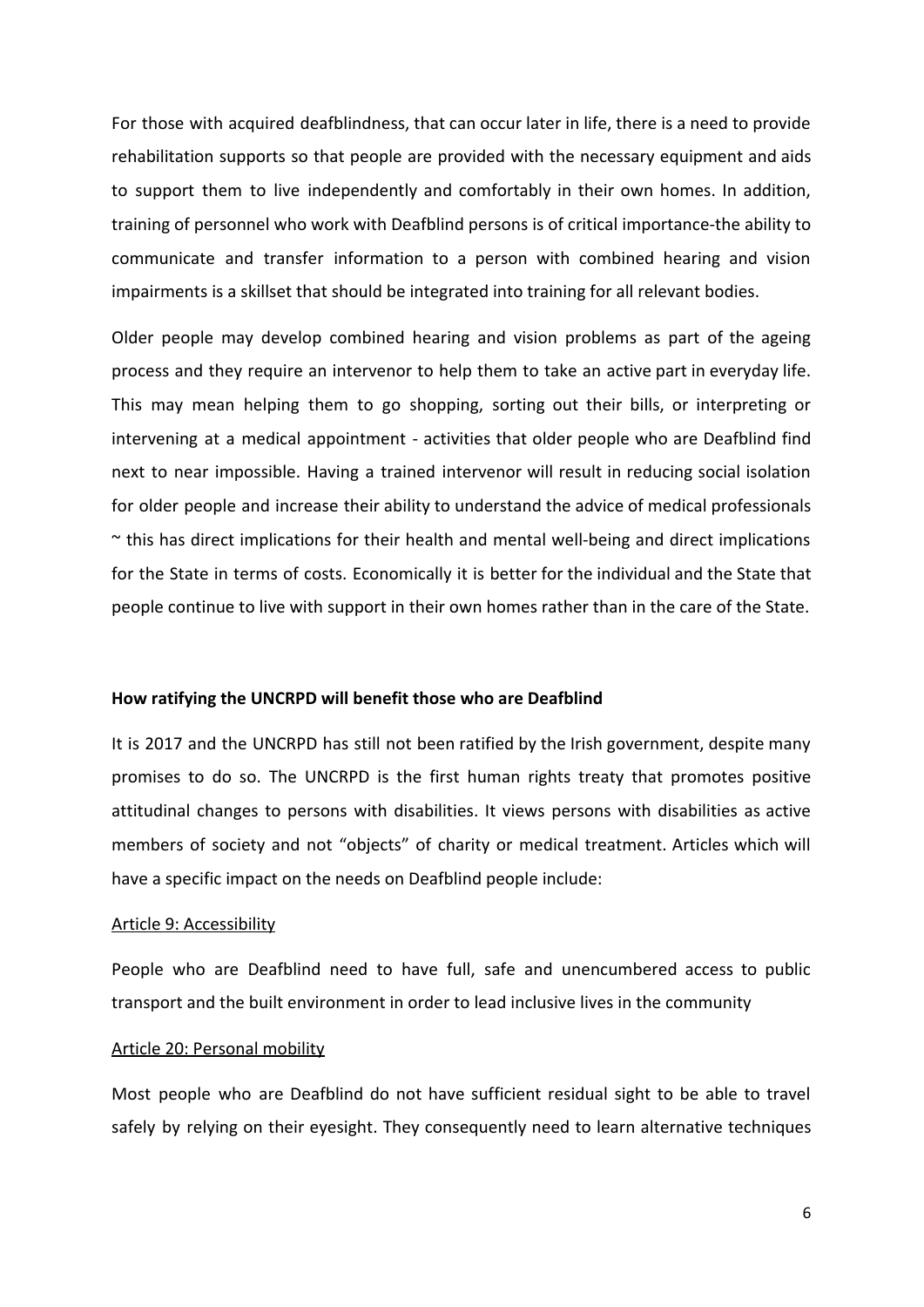that utilises kinaesthetic and tactile senses; this is likely to involve the use of a "long cane", a guide dog, vision aids, electronic mobility aids and global positioning systems.

### Article 21: Freedom of expression and access to information

Two of the principal disabilities arising from audiovisual loss are the abilities to communicate and to access information. Deafblind people need to have access to a myriad of assistive technologies that facilitate their access to information and expression.

### Articles 23 &24: Education

Deafblind infants and young children and their parents need the active and continuing support of qualified professionals who can advise on the social, psychological, physical and educational development of infants and children with audio-visual loss. Early identification, diagnosis and referral to agencies that can offer these professional support services are crucial to long-term optimum academic and social development.

### Article 27: Work and employment

Deafblind people can work successfully in professional jobs in adapted environments where intervenors or personal assistants and assistive technologies are available.

# Articles 29 &30: The right to participate in political, cultural and public life, recreation and sport.

Ultimately, parties to the Convention must raise awareness of the human rights of persons with disabilities

# **How giving effect to the measures contained in EU Written Declaration of the Rights of Deafblind People (Declaration 1/2004) will benefit people who are Deafblind in Ireland**

This declaration was passed by the European parliament in 2004; it states that Deafblindness is a distinct disability that is a combination of both sight and hearing impairments and that Deafblind people need specific support provided by people with specialist knowledge. In particular, this declaration highlights that Deafblind people need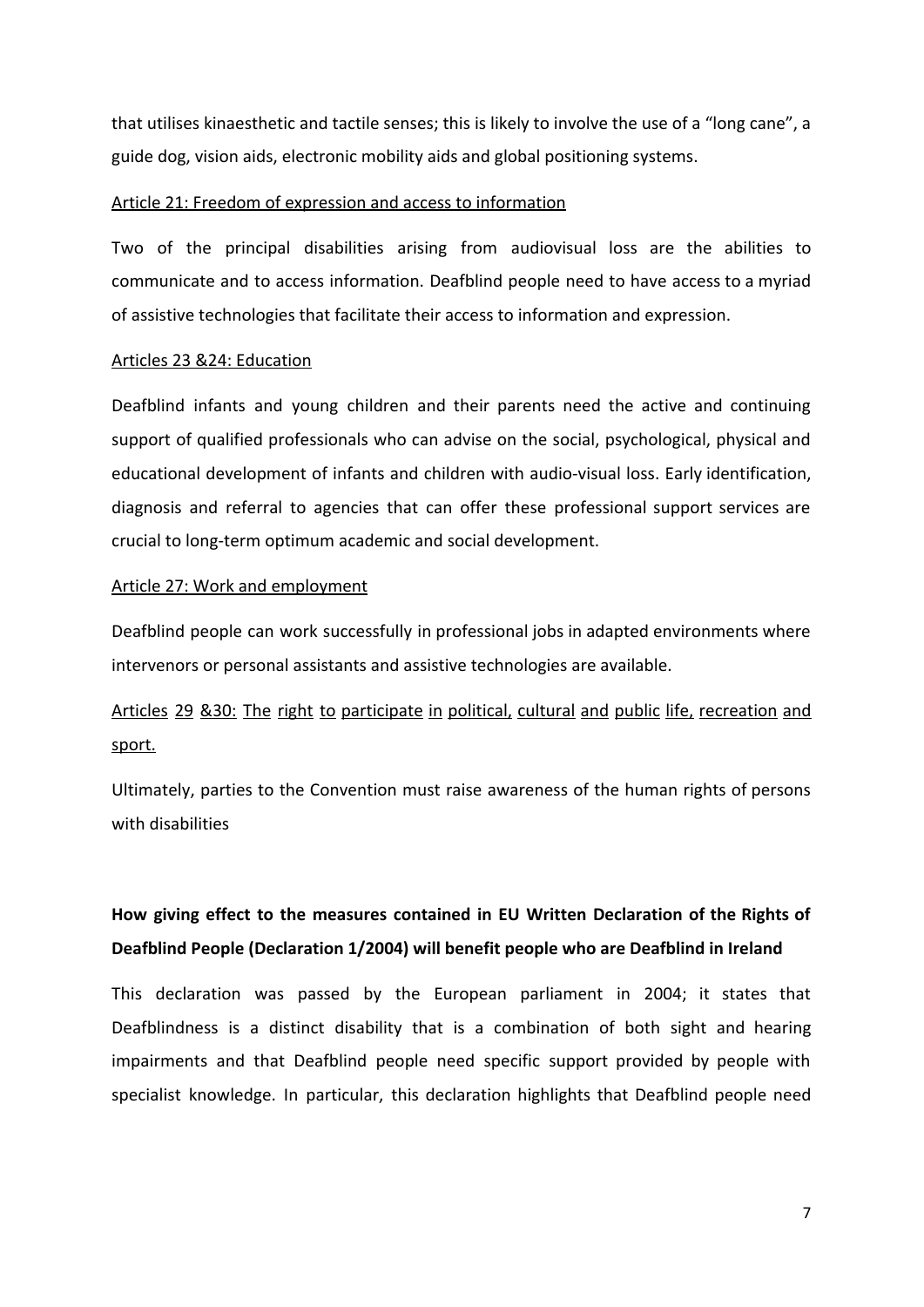supports to vote, to work and access training and should receive person-centred health and social care to participate in life-long learning from early intervention to vocational training.

Thirteen years on, significant disparities continue to exist between member states in relation to service provision and access to specialised support.

## **Appendix 1**

# **Prevalence of deafblindness in Ireland**

To gain an understanding of the prevalence of deafblindness in Ireland the Anne Sullivan Centre undertook the first large scale research project in 2014. This project set out to ascertain the number and experiences of people who are Deafblind in Ireland.

Here are the key findings of this research:

- At least one third of the Deafblind population are over the age of 65, representing the largest diagnostic group within the population of Deafblind people
- Age related Deafblindness, Usher Syndrome, CHARGE Syndrome and Congenital Rubella Syndrome are the leading causes of Deafblindness in Ireland
- Almost 20% of the Deafblind population have a diagnosis of Usher Syndrome. Of these less than a quarter are engaged with a service provider
- 90% of Deafblind children and young adults have one or more additional disabilities
- Almost two third of people who are Deafblind live with family.
- 55% of people who are Deafblind are not in receipt of an appropriate level of service

Interestingly it identified a sizeable discrepancy between the estimates of people who are Deafblind provided by the CSO (1,749) and the estimate by the European Deafblind network (17,206)

Based on research conducted internationally, the CSO figure is likely to underestimate the number of people affected by Deafblindness. Furthermore, the proportion of the population who experience a combination of vision and hearing loss is expected to rise as a result of the ageing demographic in developed countries and the increased number of children surviving prematurity. The research project highlighted the need for further research in the area to better understand and plan for this cohort in our population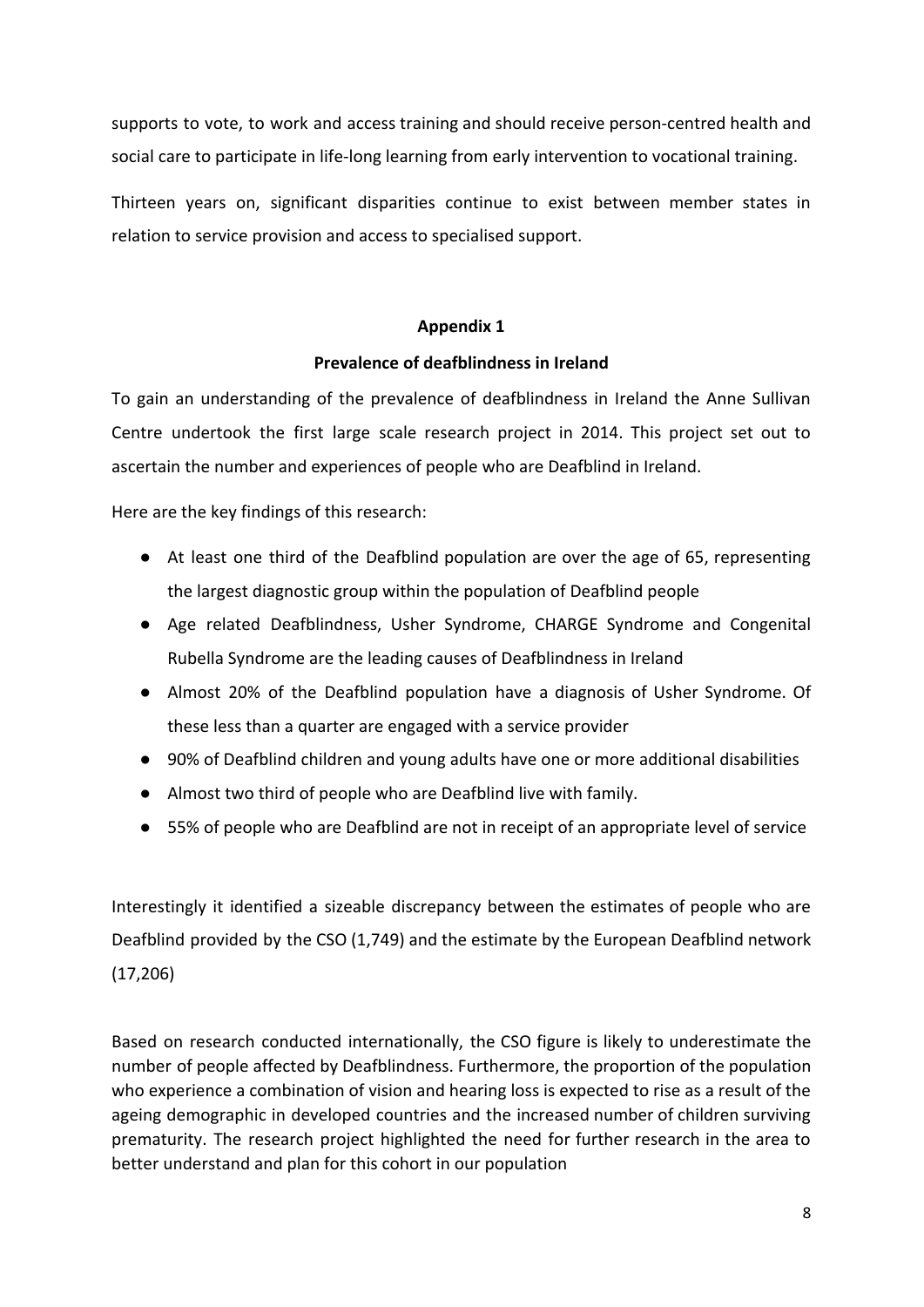# **Appendix 2**

# **Deafblindness: Causes and complexities**

Deafblindness has many causes. Being deafblind affects each person differently. Deafblindness curtails access to the world and people who are deafblind have a different experience and knowledge of the world. Deafblindness carries colossal challenges for the affected individual and to those who provide direct care to them. Many people will be neither completely deaf nor completely blind but will have some residual use of one or both senses. Some have additional intellectual disabilities.

Advances in science and in clinical practice, particularly in obstetrics have resulted in enhancing the chances of survival for infants born with significant disabilities however deafblindness is still viewed as a growing concern, mainly due to the ageing demographic in Ireland.

Deafblindness can be caused by either congenital conditions or it can be acquired.

# **Causes of Congenital deafblindness:**

Congenital Deafblindness means that the infant child never experiences vision, hearing, speech or communication as does the rest of the population. These children are commonly the victims of CHARGE and Rubella - there are other congenital causes with broadly similar effects.

### Congenital Rubella Syndrome (CRS)

CRS is the German measles virus that affected some babies born about forty years ago. Rubella, in addition to causing deafness and blindness can seriously damage a foetus's organs in the early stages of pregnancy. Its effects vary from infant to infant. The following inabilities are common:

Ears: Hearing loss in one or both ears arising from malformation of inner-ear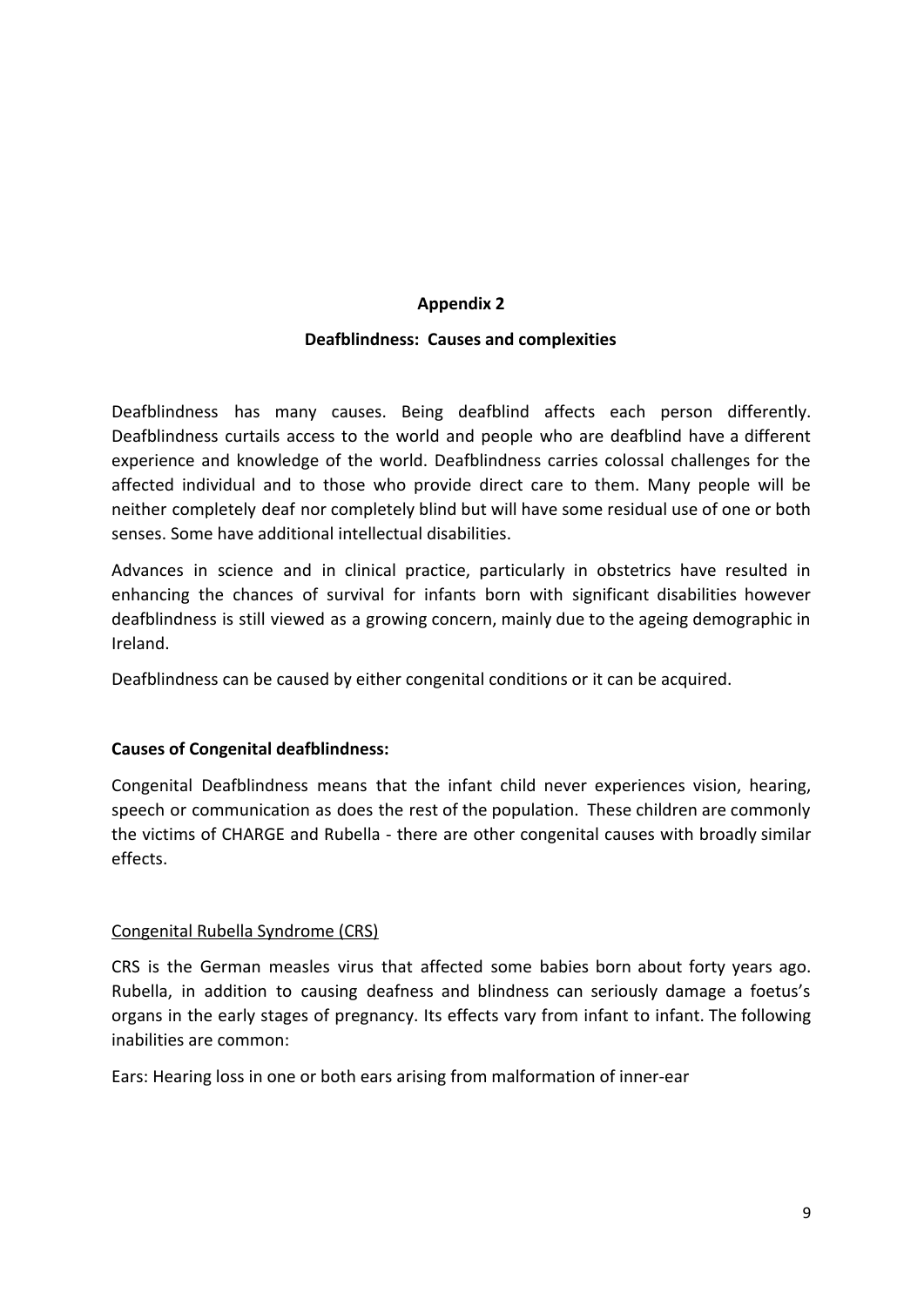Eyes: cataracts in the eye(s), rarer visual conditions or ongoing decline of residual sight as they grow older.

Heart: Rubella affects the heart resulting in malformations of that organ.

Brain: Rubella can also affect the brain and nervous system.

Rubella can affect the ability to swallow and immediate intervention can be vital. There can be liver, kidney and spleen damage. Some children suffer from microcephaly (undersized head) and alterations to their bones. The effects are not necessarily static but can become more severe

### CHARGE Syndrome

The effects of Charge Syndrome are similar to CRS. The acronym CHARGE describes a range of diverse congenital abnormalities. Each letter stands for an associated disorder of the syndrome:

**CHARGE C**oloboma on the eye, **H**eart, **A**tresia of choane, **R**etardation of growth, **G**enital malformations, **E**ar malformations and/or deafness. CHARGE syndrome has an estimated birth incidence of 1 in 12,000 and is a common cause of congenital anomalies. Most affected individuals with CHARGE syndrome have mutations involving the chromodomain helicase DNA-binding protein-7" Again, the dominant  $-$  though by no means sole effect  $-$  is deafblindness

### **Causes of acquired deafblindness:**

A person who loses their sight and hearing after they have developed language in their early years is said to have acquired deafblindness. An individual may already have a sight or hearing impairment, and suddenly or gradually lose the other sense. It could be related to a specific genetic condition from birth, or resulting from an illness or accident. People who have Usher [Syndrome,](https://www.sense.org.uk/usher) for example, will have grown up as deaf or hard-of-hearing, but then received the diagnosis that they are also losing their sight.

Due to their changed circumstances, a person's sight or hearing loss will mean making lifestyle adjustments, such as in how they communicate, find and use information, or get around. While the diagnosis of sight and hearing loss can have a significant emotional